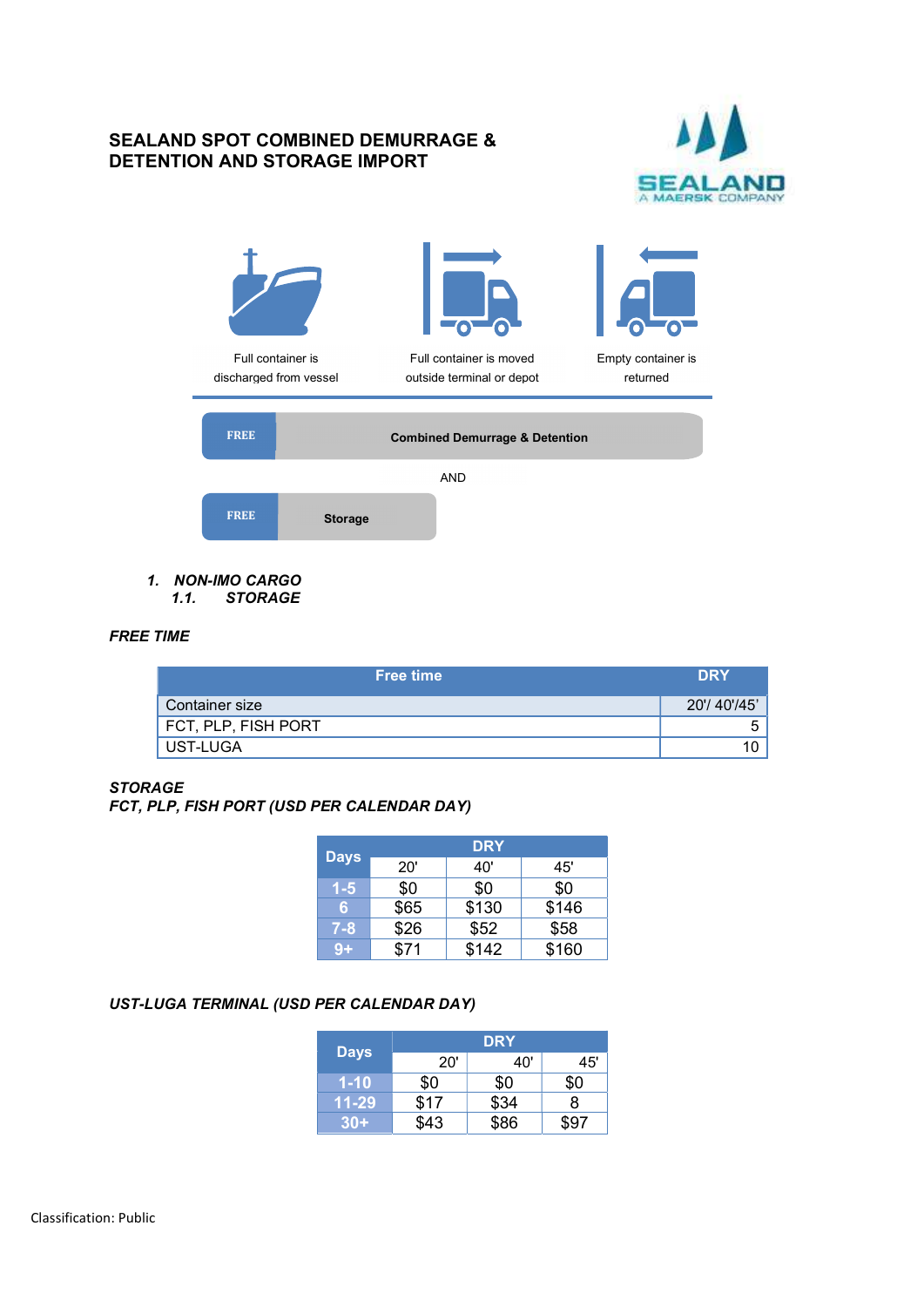

### 1.2. COMBINED DEMURRAGE & DETENTION

#### FREE TIME

| <b>Free time</b>   | <b>DRY</b>  |
|--------------------|-------------|
| Container size     | 20'/40'/45' |
| FCT, PLP, UST-LUGA |             |

## FCT, PLP, UST-LUGA (USD PER CALENDAR DAY)

|             | <b>DRY</b> |       |       |  |  |  |
|-------------|------------|-------|-------|--|--|--|
| <b>Days</b> | 20'        | 40'   | 45'   |  |  |  |
| $1 - 10$    | \$0        | \$0   | \$0   |  |  |  |
| $11 - 14$   | \$80       | \$90  | \$90  |  |  |  |
| 15+         | \$100      | \$160 | \$160 |  |  |  |

### 1.3. COMBINED DEMURRAGE & DETENTION FOR INLAND DEPOTS IN CENTRAL, URAL AND SIBERIA REGIONS from 02.10.2020

| <b>Name</b>                         | <b>Start</b>                                                                       | End                                                                           |
|-------------------------------------|------------------------------------------------------------------------------------|-------------------------------------------------------------------------------|
| Combined Demurrage and<br>Detention | day when laden container has<br>been discharged from the<br>vessel to the terminal | day when empty container has<br>been delivered to the Agent<br>(gate in date) |

Note: applicable for all containers dropped at inland depots in Central, Ural and Siberia region. Exception containers discharged in Russia Far East ports.

| <b>Free time (calendar days)</b> |     |  |  |  |
|----------------------------------|-----|--|--|--|
| Central Drop off location        | 14  |  |  |  |
| Siberia Drop off location        | -21 |  |  |  |
| Ural Drop off location           | 21  |  |  |  |

#### TARIFF AFTER FREETIME; USD PER CALENDAR DAY

| <b>Days</b> |      | <b>Central Drop off location</b> |       | <b>Days</b> | <b>Siberia and Ural Drop off</b><br><b>location</b> |       |       |
|-------------|------|----------------------------------|-------|-------------|-----------------------------------------------------|-------|-------|
|             | 20'  | 40'                              | 45'   |             | 20'                                                 | 40'   |       |
| $1 - 14$    | \$0  | \$0                              | \$0   | $1 - 21$    | \$0                                                 | \$0   | \$0   |
| 15+         | \$80 | \$160                            | \$180 | $22+$       | \$80                                                | \$160 | \$180 |

| <b>ntral Drop off location</b> |       | <b>Days</b> | <b>Siberia and Ural Drop off</b><br><b>location</b> |      |       |       |
|--------------------------------|-------|-------------|-----------------------------------------------------|------|-------|-------|
| 20'                            | 40'   | 45'         |                                                     | 20'  | 40'   | 45'   |
|                                | \$0   | \$0         | $1 - 21$                                            | \$0  | \$0   | \$0   |
|                                | \$160 | \$180       | $22+$                                               | \$80 | \$160 | \$180 |

Sealand Spot is not availiable for IMO cargo.

You can also check terms on quote page